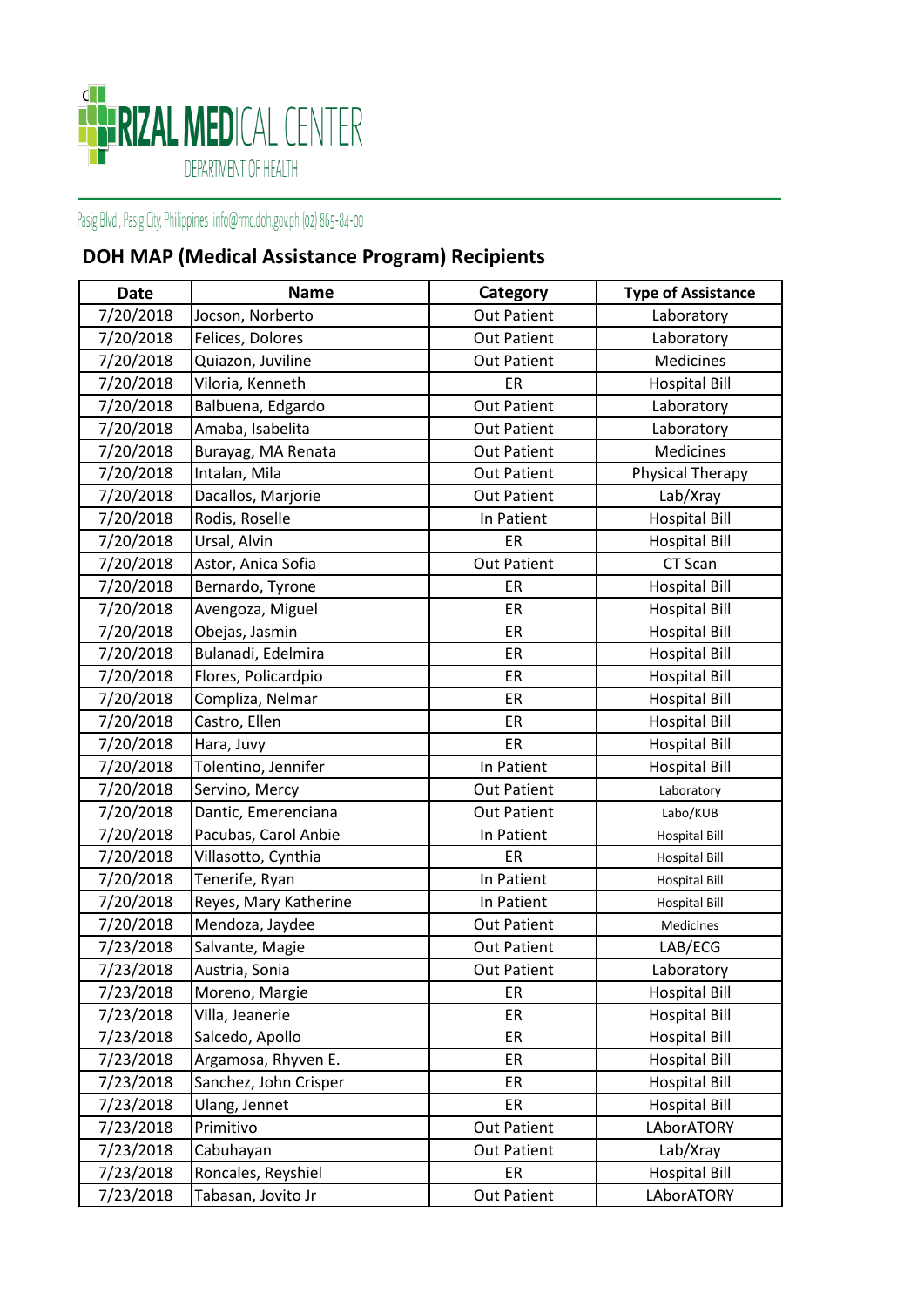| 7/23/2018 | Vicente, Angelita         | <b>Out Patient</b> | Lab/Mammo               |
|-----------|---------------------------|--------------------|-------------------------|
| 7/23/2018 | Ochoa, Philip             | <b>Out Patient</b> | <b>Physical Therapy</b> |
| 7/23/2018 | Deluria, Mercy Ann        | <b>Out Patient</b> | Meds/Lab/Biopsy         |
| 7/23/2018 | Necesito, Marilou         | <b>Out Patient</b> | Laboratory              |
| 7/23/2018 | Ocag, Cherryleah          | ER                 | <b>Hospital Bill</b>    |
| 7/23/2018 | Cortez, Ronalda           | <b>Out Patient</b> | CT Scan                 |
| 7/23/2018 | Flores, Jasthyne          | In Patient         | <b>Hospital Bill</b>    |
| 7/23/2018 | Baluyot, Marilou          | <b>Out Patient</b> | Physical Therapy        |
| 7/23/2018 | Carigma, Izzy Marie       | ER                 | <b>Hospital Bill</b>    |
| 7/23/2018 | Tomas, Epifania           | ER                 | <b>Hospital Bill</b>    |
| 7/23/2018 | Simo, Antonio             | OPD                | <b>Hospital Bill</b>    |
| 7/23/2018 | Dizon, Alfeia Mae         | In Patient         | <b>Hospital Bill</b>    |
| 7/23/2018 | Dela Cruz, Aisah Elioraba | <b>Out Patient</b> | 2D Echo                 |
| 7/23/2018 | Azares, Narciso           | <b>Out Patient</b> | 2D Echo                 |
| 7/23/2018 | Cruz, Jemerie             | <b>Out Patient</b> | Laboratory              |
| 7/23/2018 | Santos Jr, Virgilio       | <b>Out Patient</b> | Lab/ECG/Xray            |
| 7/23/2018 | Garcia, Hershey           | ER                 | <b>Hospital Bill</b>    |
| 7/23/2018 | Reyes, Ma Lolita          | ER                 | <b>Hospital Bill</b>    |
| 7/23/2018 | Valdez, Kaye              | ER                 | <b>Hospital Bill</b>    |
| 7/23/2018 | Buenaventura, Maricris    | In Patient         | <b>Hospital Bill</b>    |
| 7/23/2018 | Mendoza, Winnie Rose      | In Patient         | <b>Hospital Bill</b>    |
| 7/23/2018 | Ocoma, Jane               | In Patient         | <b>Hospital Bill</b>    |
| 7/23/2018 | Catingin, Rhaizen         | ER                 | <b>Hospital Bill</b>    |
| 7/23/2018 | Ponce, Angelica           | In Patient         | <b>Hospital Bill</b>    |
| 7/23/2018 | Arevalo, Lara Mae         | In Patient         | <b>Hospital Bill</b>    |
| 7/23/2018 | Buerano, Marcelo          | ER                 | <b>Hospital Bill</b>    |
| 7/23/2018 | Yeban, Jessa              | In Patient         | <b>Hospital Bill</b>    |
| 7/23/2018 | Anday, Mabeth             | In Patient         | <b>Hospital Bill</b>    |
| 7/23/2018 | Ogayon, Mary Jane         | In Patient         | <b>Hospital Bill</b>    |
| 7/23/2018 | Baligaya, Joanne          | In Patient         | <b>Hospital Bill</b>    |
| 7/23/2018 | Remandaban, Eufrocina     | ER                 | <b>Hospital Bill</b>    |
| 7/23/2018 | Agoot, Marjorie           | In Patient         | <b>Hospital Bill</b>    |
| 7/23/2018 | Osano, Mary Joy           | ER                 | <b>Hospital Bill</b>    |
| 7/23/2018 | Legaspi, Francisco        | ER                 | <b>Hospital Bill</b>    |
| 7/23/2018 | Amora, Merquine           | In Patient         | <b>Hospital Bill</b>    |
| 7/23/2018 | Butulan, Monique          | In Patient         | <b>Hospital Bill</b>    |
| 7/23/2018 | Diosana, Rosita           | ER                 | <b>Hospital Bill</b>    |
| 7/23/2018 | Advincula, Ma Josefina    | In Patient         | <b>Hospital Bill</b>    |
| 7/23/2018 | Ayen Jr, Jaime            | ER                 | <b>Hospital Bill</b>    |
| 7/23/2018 | Colis, Larry              | ER                 | <b>Hospital Bill</b>    |
| 7/23/2018 | Basquiña, Rotsen          | ER                 | <b>Hospital Bill</b>    |
| 7/23/2018 | Ricafrente, Jennifer      | ER                 | <b>Hospital Bill</b>    |
| 7/23/2018 | Delos Santos, Jaime       | ER                 | <b>Hospital Bill</b>    |
| 7/23/2018 | Lleno, Jenita             | ER                 | <b>Hospital Bill</b>    |
| 7/23/2018 | Alindayu, Mark            | ER                 | <b>Hospital Bill</b>    |
| 7/23/2018 | Marave, Vanessa           | <b>Out Patient</b> | Medicines               |
| 7/23/2018 | Reynoso, Jacqueline       | <b>Out Patient</b> | Physical Therapy        |
| 7/23/2018 | Rosel, Carrel             | <b>Out Patient</b> | LAborATORY              |
| 7/23/2018 | Dolatre, MA Lianne        | <b>Out Patient</b> | Medicines               |
| 7/23/2018 | Hambre, John Aldren       | In Patient         | <b>Hospital Bill</b>    |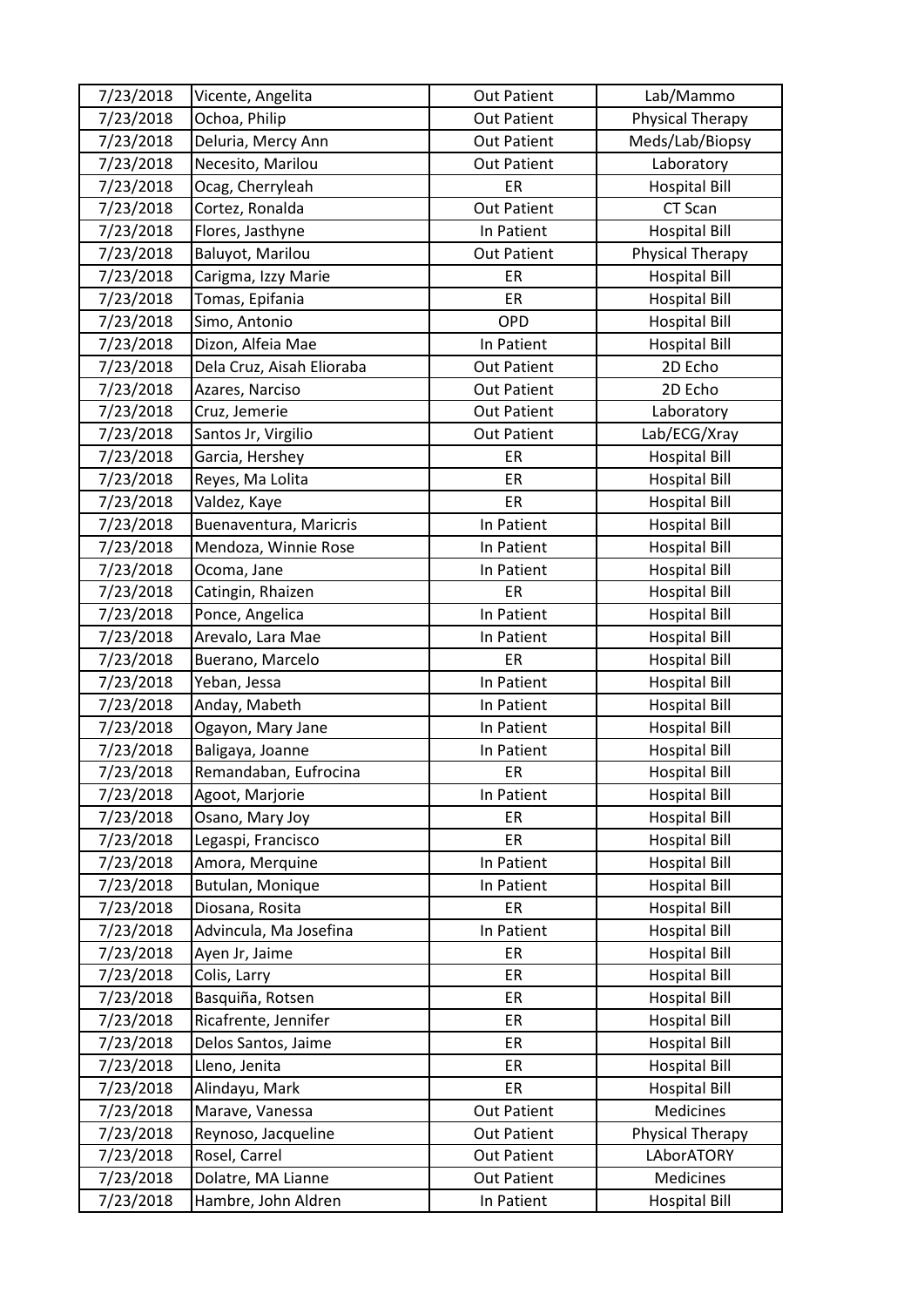| 7/23/2018 | Abisinia, Roberto       | ER                 | <b>Hospital Bill</b> |
|-----------|-------------------------|--------------------|----------------------|
| 7/23/2018 | Jimenez, Juanito        | ER                 | <b>Hospital Bill</b> |
| 7/23/2018 | Moratalla, Julito       | In Patient         | <b>Hospital Bill</b> |
| 7/24/2018 | Chavez, Samuel          | ER                 | <b>Hospital Bill</b> |
| 7/24/2018 | Lim, Asrher Grace       | ER                 | <b>Hospital Bill</b> |
| 7/24/2018 | Figueras, Joey          | ER                 | <b>Hospital Bill</b> |
| 7/24/2018 | Gauiran, Josephine      | <b>Out Patient</b> | Medicines            |
| 7/24/2018 | Ignacio, Jasmin         | <b>Out Patient</b> | Laboratory           |
| 7/24/2018 | Lansangan, Nenita       | <b>Out Patient</b> | Laboratory           |
| 7/24/2018 | Baluyot, Rolando        | In Patient         | <b>Hospital Bill</b> |
| 7/24/2018 | Ramon, Analyn           | <b>Out Patient</b> | Laboratory           |
| 7/24/2018 | Edma, Remegia           | <b>Out Patient</b> | Medicine             |
| 7/24/2018 | Sefe, Marcelino         | <b>Out Patient</b> | Ct-Scan              |
| 7/24/2018 | Puno, Ligaya            | <b>Out Patient</b> | <b>Medicines</b>     |
| 7/24/2018 | stA Ana, Hance Crhysler | In Patient         | <b>Hospital Bill</b> |
| 7/24/2018 | Licas, Sander           | <b>Out Patient</b> | Ct-Scan              |
| 7/24/2018 | idjao, Marisol          | <b>Out Patient</b> | Medicine             |
| 7/24/2018 | Cruz, Ma. Paz           | <b>Out Patient</b> | LAborATORY           |
| 7/24/2018 | Sanchez, Maritez        | ER                 | <b>Hospital Bill</b> |
| 7/24/2018 | Saballa, Gualberto      | ER                 | <b>Hospital Bill</b> |
| 7/24/2018 | Ramos, Angelita         | <b>Out Patient</b> | Medicine             |
| 7/24/2018 | Reyes, Victoria         | In Patient         | <b>Hospital Bill</b> |
| 7/24/2018 | Reyes, Jacinto          | <b>Out Patient</b> | Bloodtyping          |
| 7/24/2018 | Olmoguez, Charles       | In Patient         | <b>Hospital Bill</b> |
| 7/24/2018 | Cobitan, Krisza         | In Patient         | <b>Hospital Bill</b> |
| 7/24/2018 | Santos, Steven          | ER                 | <b>Hospital Bill</b> |
| 7/24/2018 | Timbol, Ronnel Jacob    | <b>Out Patient</b> | Xray                 |
| 7/24/2018 | Balane, Aleta           | In Patient         | <b>Hospital Bill</b> |
| 7/24/2018 | Gabriel, Alma           | In Patient         | <b>Hospital Bill</b> |
| 7/24/2018 | Cruz, Martin            | ER                 | <b>Hospital Bill</b> |
| 7/25/2018 | Torda, Raymundo         | <b>Out Patient</b> | Laboratory           |
| 7/25/2018 | Fajardo, Erlinda        | <b>Out Patient</b> | Laboratory           |
| 7/25/2018 | Burro, Shirley          | <b>Out Patient</b> | Lab/UTZ              |
| 7/25/2018 | Santiago, Rolando       | <b>Out Patient</b> | Ct-Scan/2Decho       |
| 7/25/2018 | Escol, Virginia         | ER                 | <b>Hospital Bill</b> |
| 7/25/2018 | Francisco, Adelio       | ER                 | <b>Hospital Bill</b> |
| 7/25/2018 | Gattoc, Mae Grace       | ER                 | <b>Hospital Bill</b> |
| 7/25/2018 | Cruz, Tiffany Shane     | ER                 | <b>Hospital Bill</b> |
| 7/25/2018 | Aboga-a, Brylle Zane    | ER                 | <b>Hospital Bill</b> |
| 7/25/2018 | Cena, Henedina          | <b>Out Patient</b> | LAborATORY           |
| 7/25/2018 | Banocia, Luningning     | <b>Out Patient</b> | Medicines            |
| 7/25/2018 | Rayos Del Sol, Imelda   | <b>Out Patient</b> | Laboratory           |
| 7/25/2018 | Allas, Roberta          | <b>Out Patient</b> | Laboratory           |
| 7/25/2018 | Dulay, Rolando          | <b>Out Patient</b> | Laboratory           |
| 7/25/2018 | Teneza, Mario           | <b>Out Patient</b> | Lab/Xray2Decho       |
| 7/25/2018 | Fajardo, Jesus          | <b>Out Patient</b> | Medicines            |
| 7/25/2018 | Alegre, Ernesto JR      | <b>Out Patient</b> | Medicines            |
| 7/25/2018 | Fernando, Jocelyn       | <b>Out Patient</b> | CT Scan              |
| 7/25/2018 | Monarez, Angelou        | <b>Out Patient</b> | CT Scan              |
| 7/25/2018 | Binuya, Raeniel         | <b>Out Patient</b> | CT Scan              |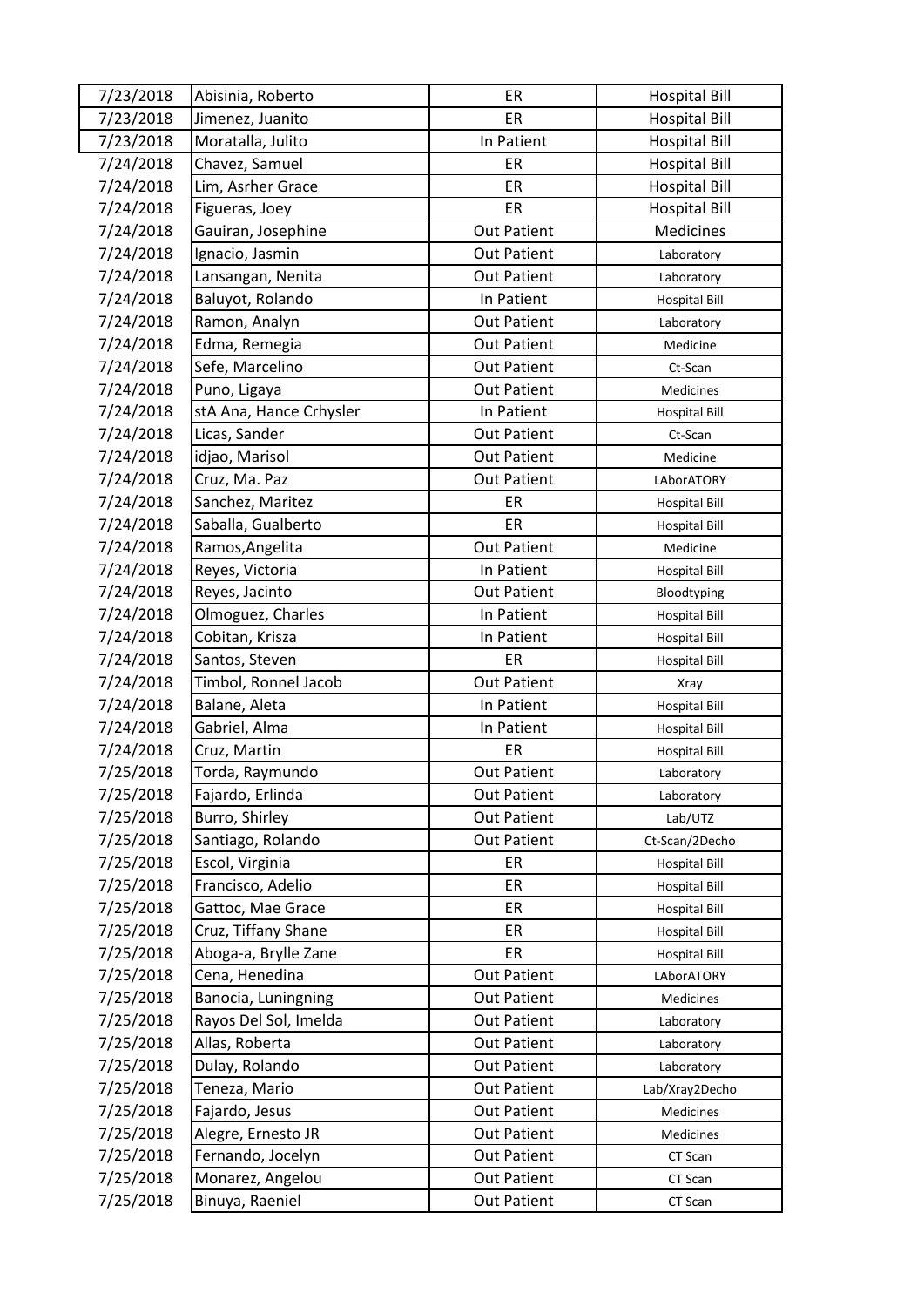| 7/25/2018 | Pineda, Estrelita      | In Patient         | <b>Hospital Bill</b>   |
|-----------|------------------------|--------------------|------------------------|
| 7/25/2018 | Combes, Rosalie        | <b>Out Patient</b> | Laboratory             |
| 7/25/2018 | Palabrica, Charmain    | In Patient         | <b>Hospital Bill</b>   |
| 7/25/2018 | Bulfa, Robert          | <b>Out Patient</b> | Laboratory             |
| 7/25/2018 | Ramon, Analyn          | <b>Out Patient</b> | <b>Hospital Bill</b>   |
| 7/25/2018 | Dungca, Teresita       | <b>Out Patient</b> | Laboratory             |
| 7/25/2018 | Manaloto, Melanie      | <b>Out Patient</b> | Papsmer                |
| 7/25/2018 | Cretencio, Susima      | <b>Out Patient</b> | Papsmer                |
| 7/25/2018 | De Leon, Elsa          | <b>Out Patient</b> | Laboratory             |
| 7/25/2018 | Quiban, Ma Lourdes     | <b>Out Patient</b> | Laboratory             |
| 7/25/2018 | Quiban, Rex            | <b>Out Patient</b> | Laboratory             |
| 7/25/2018 | Floralde, Lila         | <b>Out Patient</b> | <b>MEdicines</b>       |
| 7/25/2018 | Benosa, Jean           | <b>Out Patient</b> | LAboratORY             |
| 7/25/2018 | Bartolome, Hannary     | ER                 | <b>Hospital Bill</b>   |
| 7/25/2018 | Sabbaluca, Arcane      | In Patient         | <b>Hospital Bill</b>   |
| 7/26/2018 | Tabasan, Jovito Jr     | <b>Out Patient</b> | Lab/2Decho/Stress Test |
| 7/26/2018 | Dela Peña, Ritchard    | ER                 | <b>Hospital Bill</b>   |
| 7/26/2018 | Mata, Jamaica          | ER                 | <b>Hospital Bill</b>   |
| 7/26/2018 | Canedo, Rowena         | In Patient         | <b>Hospital Bill</b>   |
| 7/26/2018 | Obeja, Joyce           | ER                 | <b>Hospital Bill</b>   |
| 7/26/2018 | Meregildo, Marlene     | <b>Out Patient</b> | Mammogram              |
| 7/26/2018 | San Agustin, Ismael    | ER                 | <b>Hospital Bill</b>   |
| 7/26/2018 | Evangelista, Crisanto  | ER                 | <b>Hospital Bill</b>   |
| 7/26/2018 | Mamontos, Ludivico     | ER                 | <b>Hospital Bill</b>   |
| 7/26/2018 | Rante, Luminado Jr     | ER                 | <b>Hospital Bill</b>   |
| 7/26/2018 | Rodriguez, Roy         | ER                 | <b>Hospital Bill</b>   |
| 7/26/2018 | Lington, Estrella      | In Patient         | <b>Hospital Bill</b>   |
| 7/26/2018 | Villanueva, Delio      | <b>Out Patient</b> | OCT/Eye Procedure      |
| 7/26/2018 | Marave, Jansetin Sam   | ER                 | <b>Hospital Bill</b>   |
| 7/26/2018 | Aquino, Elvira         | <b>Out Patient</b> | 2D Echo                |
| 7/26/2018 | Limpiado, Maria Karina | <b>Out Patient</b> | Laboratory             |
| 7/26/2018 | Cortina, Lucy          | <b>Out Patient</b> | Laboratory             |
| 7/26/2018 | Reyes, Ma. Carmela     | <b>Out Patient</b> | Laboratory             |
| 7/26/2018 | Limpiado, Ricardo      | <b>Out Patient</b> | Laboratory             |
| 7/26/2018 | Cabaña, Gina           | In Patient         | <b>Hospital Bill</b>   |
| 7/26/2018 | Manapsal, Florida      | <b>Out Patient</b> | Medicines              |
| 7/26/2018 | Collado, Raymundo      | <b>Out Patient</b> | Medicines              |
| 7/26/2018 | Visperas, Jinky        | <b>Out Patient</b> | 2D Echo                |
| 7/26/2018 | Gatchalian, Calvin     | <b>Out Patient</b> | Laboratory             |
| 7/26/2018 | Velsquez, James        | <b>Out Patient</b> | LAborATORY             |
| 7/26/2018 | Dapon, Elizalde        | <b>Out Patient</b> | Laboratory             |
| 7/26/2018 | Valencia, Eugenia      | <b>Out Patient</b> | Laboratory             |
| 7/26/2018 | Valdez, Mamerto        | In Patient         | <b>Hospital Bill</b>   |
| 7/26/2018 | Suarez, Maribel        | <b>Out Patient</b> | Ct-Scan                |
| 7/26/2018 | Aparicio, Lourdes      | <b>Out Patient</b> | Ct-Scan                |
| 7/26/2018 | Jabat, Aleeza          | In Patient         | <b>Hospital Bill</b>   |
| 7/26/2018 | Zapata, Leilani        | In Patient         | <b>Hospital Bill</b>   |
| 7/26/2018 | Guevarra, John Leonard | <b>Out Patient</b> | Medicine               |
| 7/26/2018 | Cellona, Natividad     | <b>Out Patient</b> | Laboratory             |
| 7/26/2018 | Pascuhin, Ton Jun      | In Patient         | <b>Hospital Bill</b>   |
|           |                        |                    |                        |